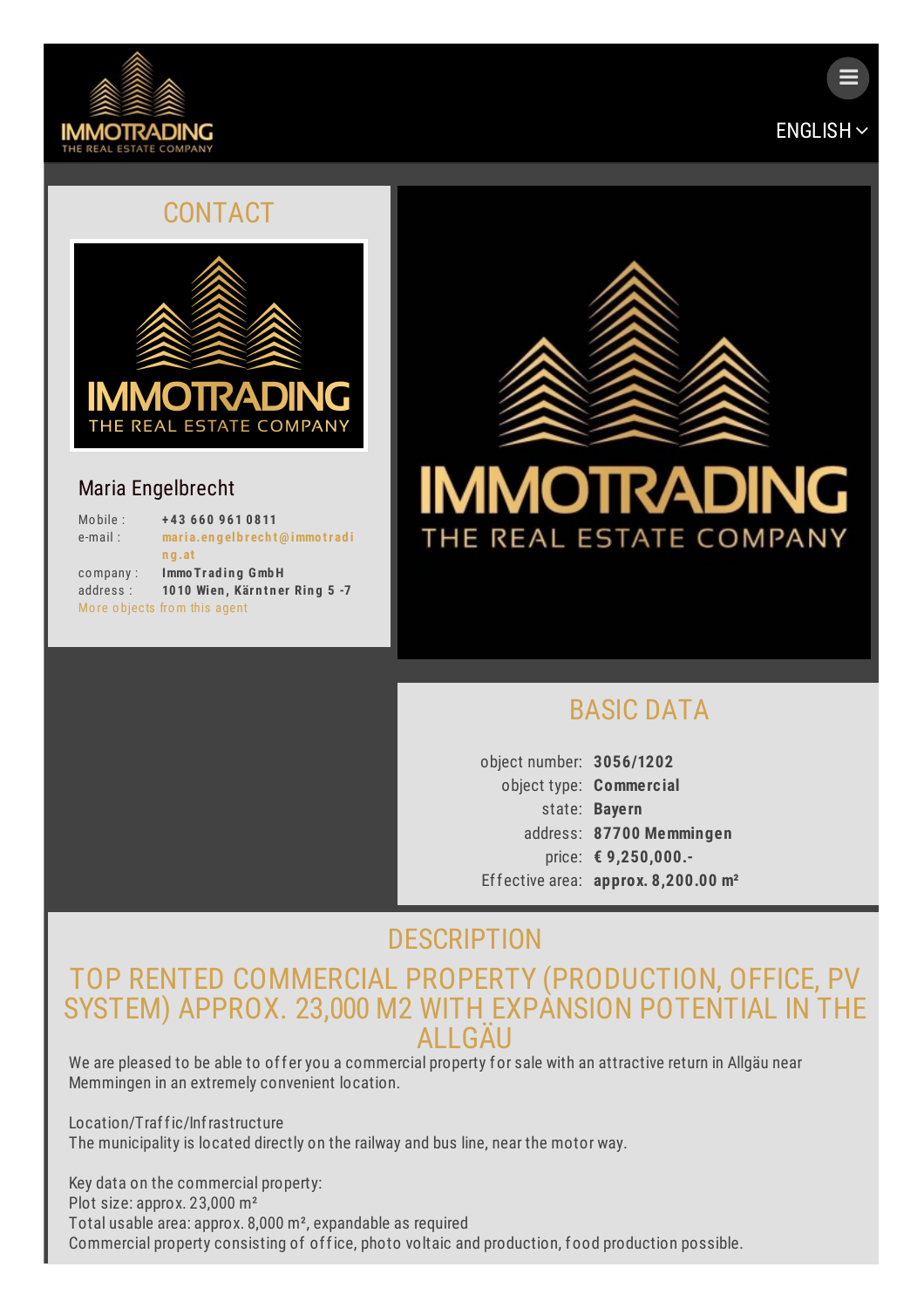<span id="page-1-0"></span>Additional plus: an undeveloped partial plot with approx. 4,000 m2

Purchase price: 9,25 mio €

Commission note: 3% plus statutory VAT from the registered purchase price.

At the express wish of the owner, inquiries may only be answered with full contact details (last name, first name, company, address, telephone number, email address)! We thank you for your understanding.

We look forward to being able to present this interesting commercial property to you at short notice at any time!

price: **€ 9,250,000.-**

Buyer's comm.: **3% plus 20% VAT**

Effective area: **approx. 8,200.00 m²** Plot area: **approx. 23,000.00 m²**



IMMOTRADING GMBH Kärntner Ring 5-7, 1010 Vienna, Austria +43 664 350 4000 [office@immotrading.at](mailto:office@immotrading.at)

[Imprint](/en/3691891/Imprint)

# CONTACT US:

| Name *            |  |
|-------------------|--|
| Street, House Nr. |  |
| ZIP, city         |  |